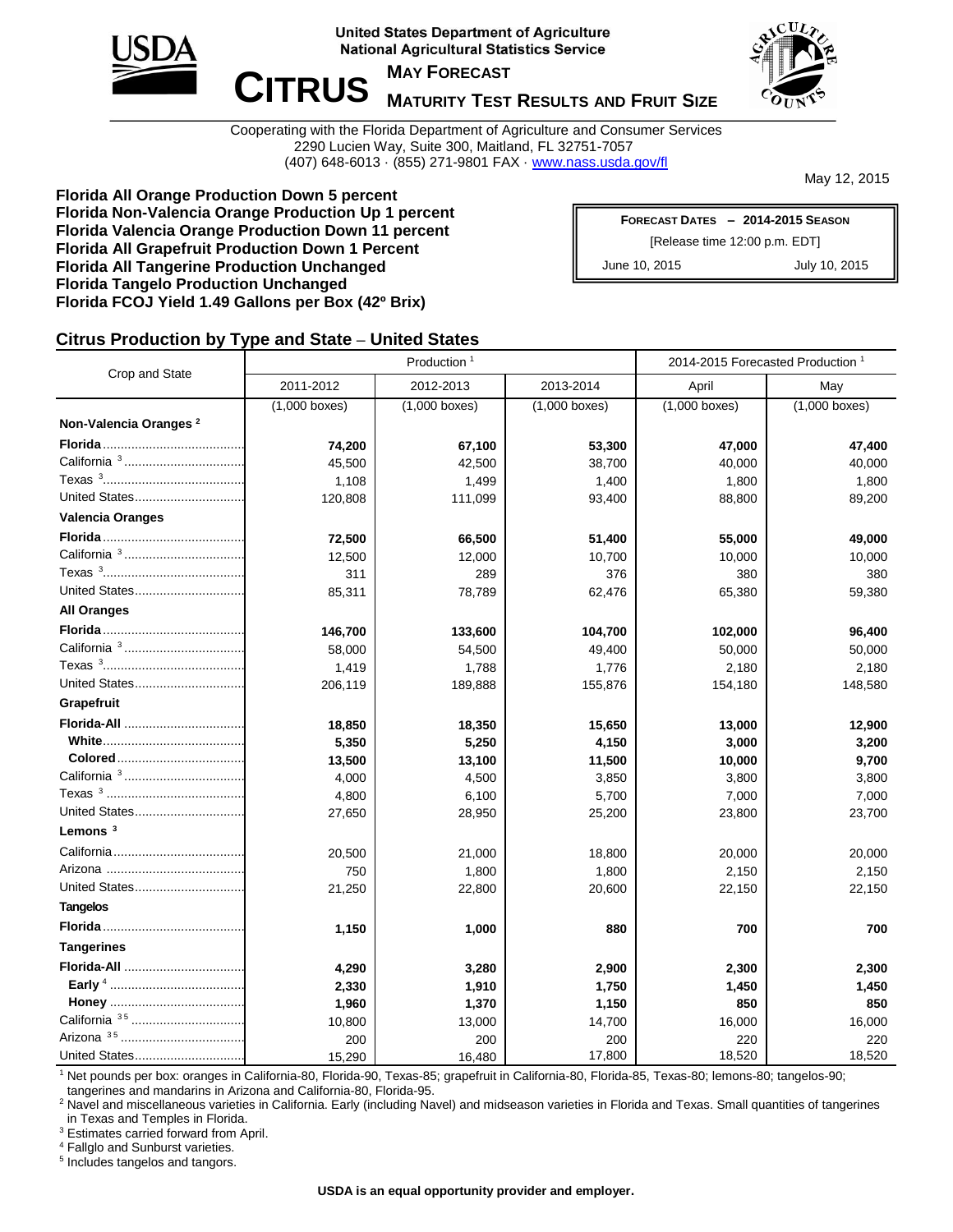# **Regressions**

Regression data used are from the 2006-2007 through 2013-2014 seasons. All references to "average", "minimum", and "maximum" refer to these 8 seasons unless noted.

### **All Oranges 96.4 Million Boxes**

The 2014-2015 Florida all orange forecast released today by the USDA Agricultural Statistics Board is 96.4 million boxes, down 5 percent from last month, and 8 percent down from last season's final production. If realized, this harvest will be the least since the 1965-1966 season's 95.9 million boxes (not including Temples). The total is comprised of 47.4 million boxes of non-Valencia oranges (early, midseason, Navel, and Temple varieties) and 49.0 million boxes of Valencia oranges. For the previous 8 seasons, the May forecast has deviated from final production by an average of 2 percent with 5 seasons below and 3 above, and differences ranging from 3 percent below to 5 percent above.

### **Non-Valencia Oranges 47.4 Million Boxes**

The forecast of non-Valencia orange production is raised 400,000 boxes to 47.4 million boxes. Harvest is complete for the included varieties. The Navel portion of the non-Valencia forecast is 1.4 million boxes.

#### **Valencia Oranges 49.0 Million Boxes**

The forecast of Valencia production is lowered 6.0 million boxes to 49.0 million boxes. If realized, this forecasted production would be the least harvested since the 1989-1990 freeze season's 42.1 million boxes. Estimated utilization to the first of the month, including an allocation for other use, is 26.1 million boxes. Estimated certifications in April reached just over 4 million boxes weekly.

Processors were surveyed regarding fruit processed through April 30 and estimated quantity remaining for processing this season. Results of this survey support the reduction of 6.0 million boxes. A follow-up objective survey shows fruit size has increased very little over the past month, while droppage has risen significantly. These two factors combined support a reduction in the forecast. The Row Count survey, conducted May 4-5, showed 55 percent of the Valencia rows harvested.

### **All Grapefruit 12.9 Million Boxes**

The forecast of all grapefruit production is lowered 100,000 boxes to 12.9 million boxes. If realized, this season's production will be 18 percent less than last season's and the least since the hurricane season of 2004-2005. The white grapefruit forecast is raised 200,000 boxes and is now 3.2 million boxes, while the colored forecast is decreased 300,000 boxes, and is now 9.7 million boxes. White grapefruit estimated utilization to the first of the month is 3.2 million boxes, including an allocation for non-certified use; colored grapefruit utilization to the first of the month, including non-certified use, is 9.6 million boxes. The Row Count survey showed 94 percent of the white grapefruit rows and over 98 percent of the colored grapefruit rows have been harvested.

# **All Tangerines 2.3 Million Boxes**

The forecast of all tangerine production is unchanged at 2.3 million boxes. The early varieties (Fallglo and Sunburst) at 1.45 million boxes are finished for the season and the Honey variety, forecast at 850,000 boxes, is winding down. The Row Count survey showed 93 percent of the Honey tangerine rows have been harvested.

#### **Tangelos 700 Thousand Boxes**

The forecast of tangelo production remains unchanged at 700,000 boxes, including an allocation of 80,000 boxes for non-certified use. The forecasted production is 20 percent less than the 2013-2014 season, and the lowest since the 1960-1961 season.

#### **FCOJ Yield 1.49 Gallons per Box**

The projection for frozen concentrated orange juice (FCOJ) is lowered to 1.49 gallons per box of 42° Brix concentrate. The projection for Valencia oranges is now 1.60 gallons per box. The final yield for non-Valencia oranges is 1.419546 gallons per box, as reported by the Florida Department of Citrus (FDOC) in Report No. 23. Last season's final yield for all oranges was 1.569080 gallons per box, 1.521318 gallons per box for non-Valencia oranges, and 1.642463 for Valencia oranges.

#### **Weather**

Weather stations in the citrus growing areas reported above average afternoon temperatures, reaching the mid 80s to lower 90s on most days. Rainfall was above normal with all counties recording at least two inches, and several Central and Southern citrus production area counties receiving between four and six inches. Drought measurements as per the U.S. Drought Monitor, last updated April 28, 2015, showed abnormally dry conditions covered only the southern half of Collier County. The remainder of the citrus area was drought free.